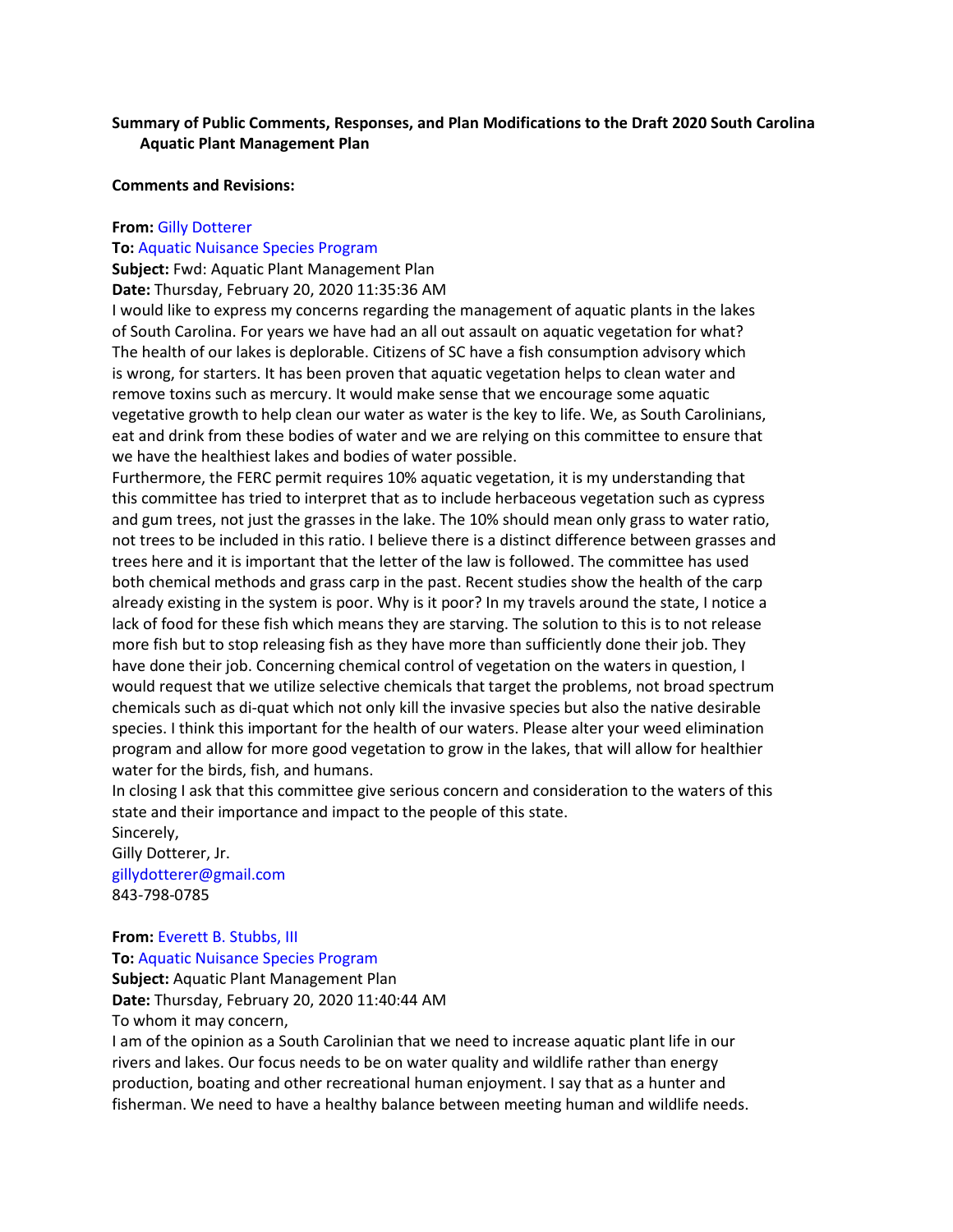The Santee lake system is what concerns me most when comparing the budget for just those lakes (although I do recognize their sizes) to all other bodies of water in SC. It just doesn't seem right. Something about it isn't adding up and I've talked to numerous folks that tend to agree. I feel like wildlife habitat and specifically wintering habitat for migratory birds should be a priority rather than an afterthought. I would really like to see the amount of aquatic plant life increased with less chemical use. I feel certain there should be a way to accommodate human needs without sacrificing wildlife habitat. The current management plan seems to favor humans to wildlife and that is unacceptable. As the saying goes, "Wildlife would thrive in this world without humans but humans would not even survive this world without wildlife." Thank you,

Sent from iPhone of: **Everett B. Stubbs, III, Esq. Gaston, Marion & Stubbs, P.A.** Chester Office Location: Richburg Office Location: 124 Gadsden St. 224 N. Main Street Chester, SC 29706 Richburg, SC 29729 803-385-2114 803-789-2114 Mailing for both offices: PO Box 608 Chester, SC 29706 everettstubbs@gmail.com www.gmslawyers.com https://www.facebook.com/GMSATTY/

#### **From:** Douglas Sass

**To:** Aquatic Nuisance Species Program **Subject:** Aquatic Plant Management Plan **Date:** Thursday, February 20, 2020 10:13:37 AM To Whom it May Concern,

I would like to express my concerns regarding the management of aquatic plants in the lakes of South Carolina. For years we have had an all out assault on aquatic vegetation but for what? The health of our lakes is deplorable. Everybody of water under this management plan has a fish consumption advisory. It has been proven that aquatic vegetation helps to clean water and remove toxins such as mercury. It would make sense that we encourage some aquatic vegetative growth to help clean our water as water is the key to life. We, as South Carolinians, eat and drink from these bodies of water and we are relying on this committee to ensure that we have the healthiest lakes and bodies of water possible.

Furthermore, the FERC permit requires 10% aquatic vegetation, it is my understanding that this committee has tried to interpret that as to include herbaceous vegetation such as cypress and gum trees. I believe there is a distinct difference and it is important that the letter of the law is followed. The committee has used both chemical methods and grass carp in the past. Recent studies show the health of the carp already existing in the system is poor. Why is it poor? In my travels around the state, I notice a lack of food for these fish which means they are starving. The solution to this is to not release more fish but to stop releasing fish as they have more than sufficiently done their job. They have in essence eaten themselves out of house and home. Concerning chemical control of vegetation on the waters in question, I would request that we utilize selective chemicals that target the problems not broad spectrum chemicals such as di-quat which not only kill the invasive species but also the native desirable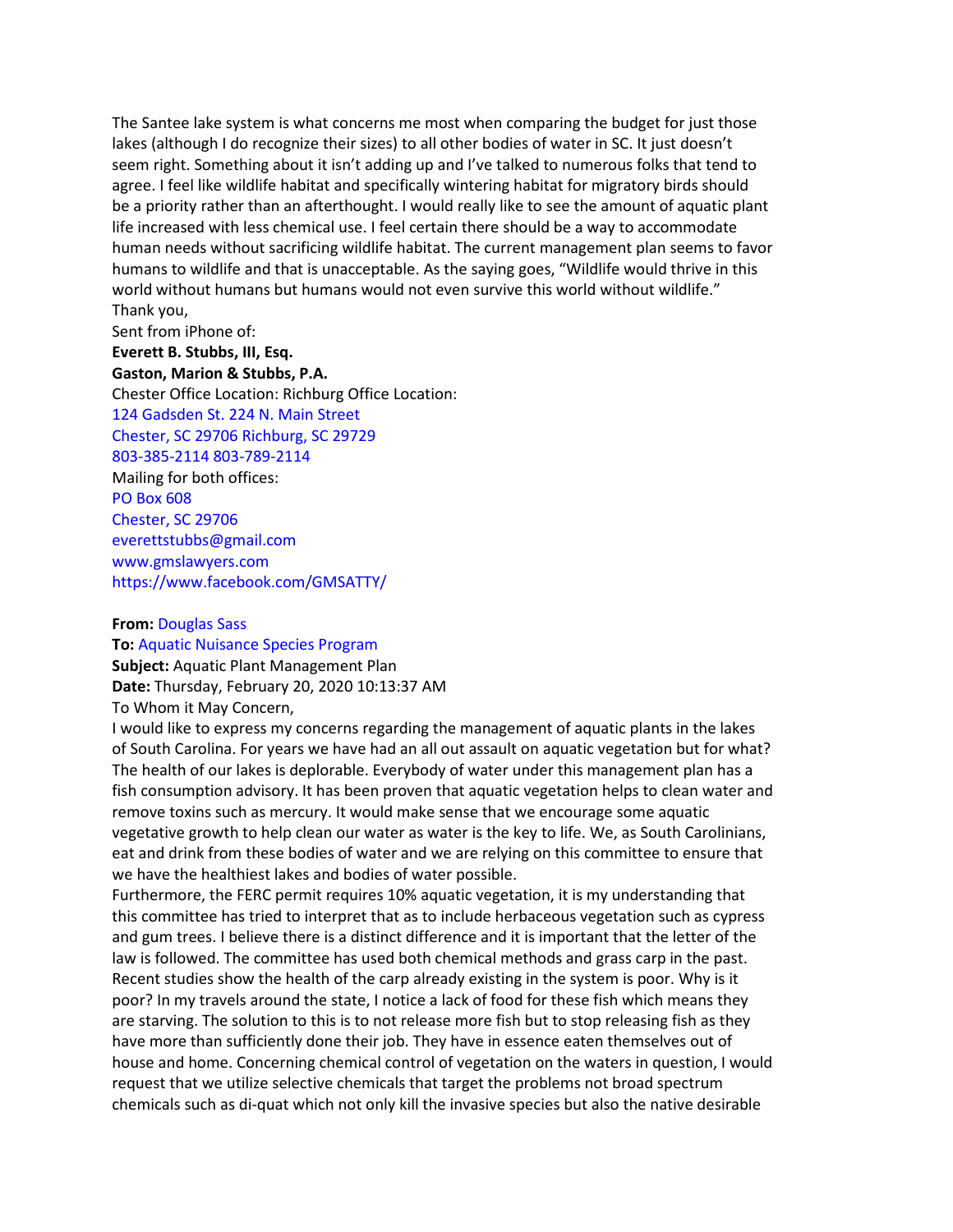species. I think this important for the health of our waters.

In closing I ask that this committee give serious concern and consideration to the waters of this state and their importance and impact to the people of this state. Sincerely,

Doug Sass --

Douglas Hutson Sass, Jr douglassassjr@gmail.com

## **From:** Paul Taylor

**To:** Aquatic Nuisance Species Program

**Subject:** SCDNR Aquatic Plant Management Plan **Date:** Wednesday, February 19, 2020 11:22:17 AM Hello Chris,

I want to submit my input to oppose stocking grass carp and aquatic vegetation poisons in our lakes.

Grass carp are not selective when it comes to feeding on submerged aquatic vegetation. I understand they "prefer" hydrilla, which seems to be non existent in Lake Murray, so why continue stocking? The flood of 2015 gave Lake Murray an opportunity to "reset" and allow native SAV an opportunity to flourish and then SCDNR and SCEG / Dominion approved a 10' winter draw down the kill it! That winter kill decimated our now native Valisneria grass beds and the invertebrates and crawfish that wintered there. Two years ago I could fill 5 crawfish traps set in the Val beds, this past Summer I caught 2 crawfish from 5 traps.

We are losing woody shoreline vegetation and our islands are receding into the lake due to large amounts of waste from cormorant roosts as well as higher lake water levels contributing to erosion. We desperately need submerged aquatic vegetation to help filter non source point pollution that I see pouring into our lakes after every rainfall. SAV will also dampen wave action as well as filter pollutants which I am certain are naturally contributing to the substantial increase in SAV growth, especially here on Lake Murray.

We are poisoning our waterways with chemicals, oils and pollutants. Folks that buy homes on our inland lakes need to understand the impact that they're having on our water quality. Washing cars, fertilizing lawns, mosquito spray prevention, pesticides, fuel and oil spills, septic and sewer systems leaking and leeching into our lakes ALL

Unfettered development is also sending millions of gallons for surface water containing nonpoint source pollutants into our waterways yet we continue to add more chemicals to poison submerged aquatic vegetation deemed invasive, nuisance or noxious. Good or bad, we need submerged aquatic vegetation in order to filter and clean our waterways or we're going to wind up like Florida with vast areas of algae blooms and fish kills.

I hope that you and your family are doing well and I appreciate all that you do for SC. Please consider making a change to tilt the balance in favor of SAV in our waterways versus a handful of complaints from waterfront "homeowners" who do not "own" our lakes. I would love to see 10% SAV coverage in Lake Murray!

Thank you,

Paul --

**Paul Taylor Real Estate Professional Selling Homes & Land Since 1993**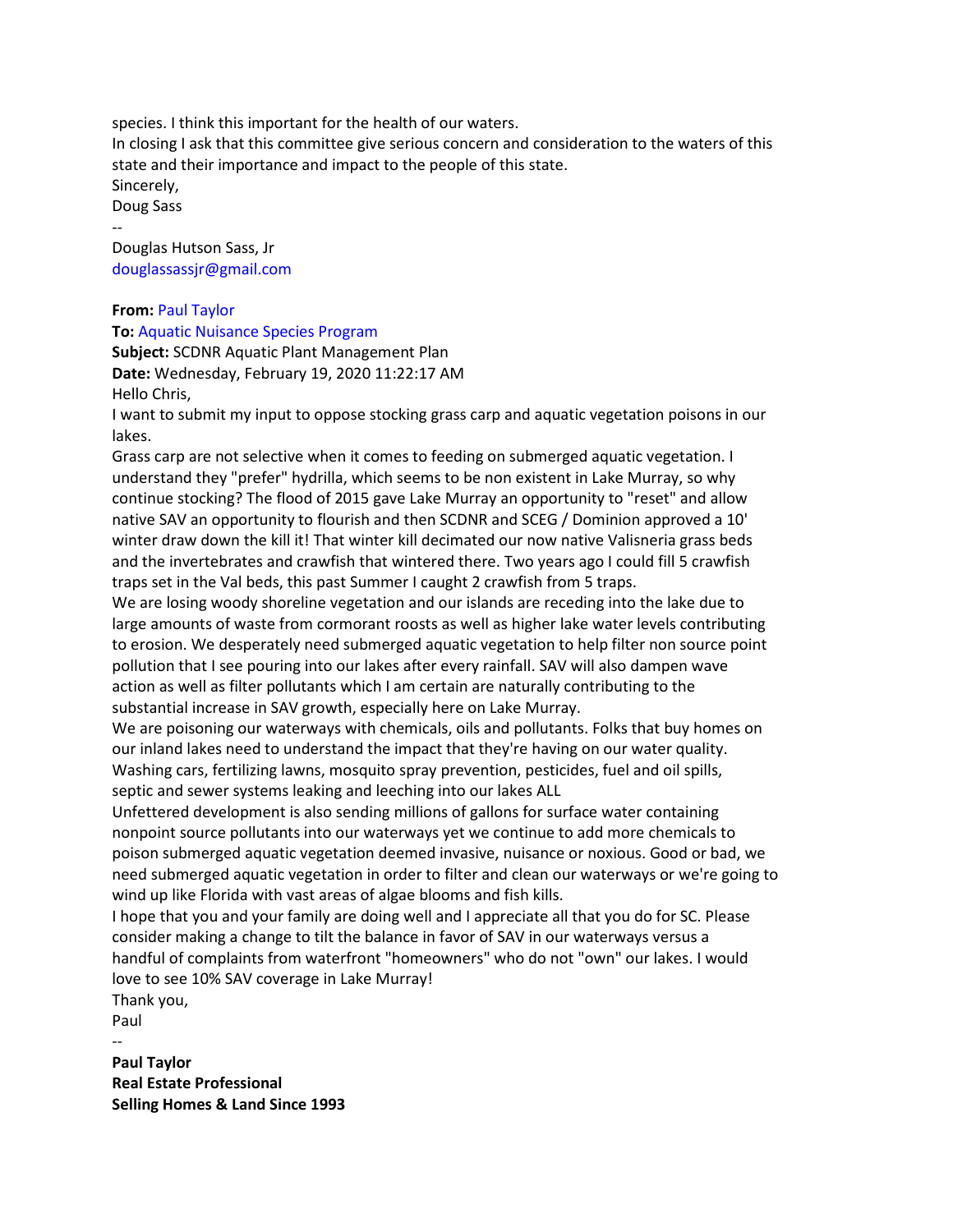*Land & Lake Properties, Inc*. **Office: 803-749-HOME (4663) Cell: 803-463-HOME(4663) Email: 749HOME@GMAIL.COM Website:** 749HOME.COM

**From:** Jesse Williams **To:** Aquatic Nuisance Species Program

**Subject:** 2020 aquatic plant management plan **Date:** Wednesday, February 19, 2020 10:32:45 AM Chris-

Please consider allowing native vegetation to return in Santee Cooper. The last report I received on grass carp was that they were unhealthy and poor based on the last survey, showing they were already overstocked based on the vegetation in the lake. I simply don't believe there are a 100+ acres of hydrilla located between angels and Russellville, although I have seen some elodea. Native vegetation is very important to our lakes as a fishery and for waterfowl habitat, as well as waterquality. Please consider NOT restocking anymore grass carp. I feel like a broken record with this, as I say it each year.

Thanks, Jess Jesse N. Williams III Norman Williams and Associates, Inc 344 W. Liberty St Sumter, SC 29150 803-775-5308

# **From:** Keith Campbell

# **To:** Aquatic Nuisance Species Program

**Subject:** savs

**Date:** Wednesday, February 19, 2020 7:49:20 AM

I would like to take a moment to express my thoughts on the management of aquatic grasses/submerged vegetation in south Carolinas lakes and reservoirs . Between the over stocking of grass carp and constant spraying of a host of chemicals,we are denuding our public waterways of all beneficial food for waterfowl that used to come to our state in large numbers . And while I recognize weather plays a part in this,still states to our south still winter large numbers of waterfowl . Our state is becoming a "desert" of sorts , with all of our quality sav's either being eaten by carp , which are undersized and below health standards (which as you well know,means they are running out of food because they are overstocked ) or being constantly sprayed by harmful chemicals such as di quat . Exclusion cages have shown that when carp are non existant or numbers kept low,our high quality native sav's will regenerate . I would ask that our native submerged aquatics be given a chance by cutting back or eliminating carp stockings and spraying . Thank you Keith Campbell

**From:** Philip Hunt **To:** Aquatic Nuisance Species Program **Cc:** Will Glenn **Subject:** Aquatic Plant Management Plan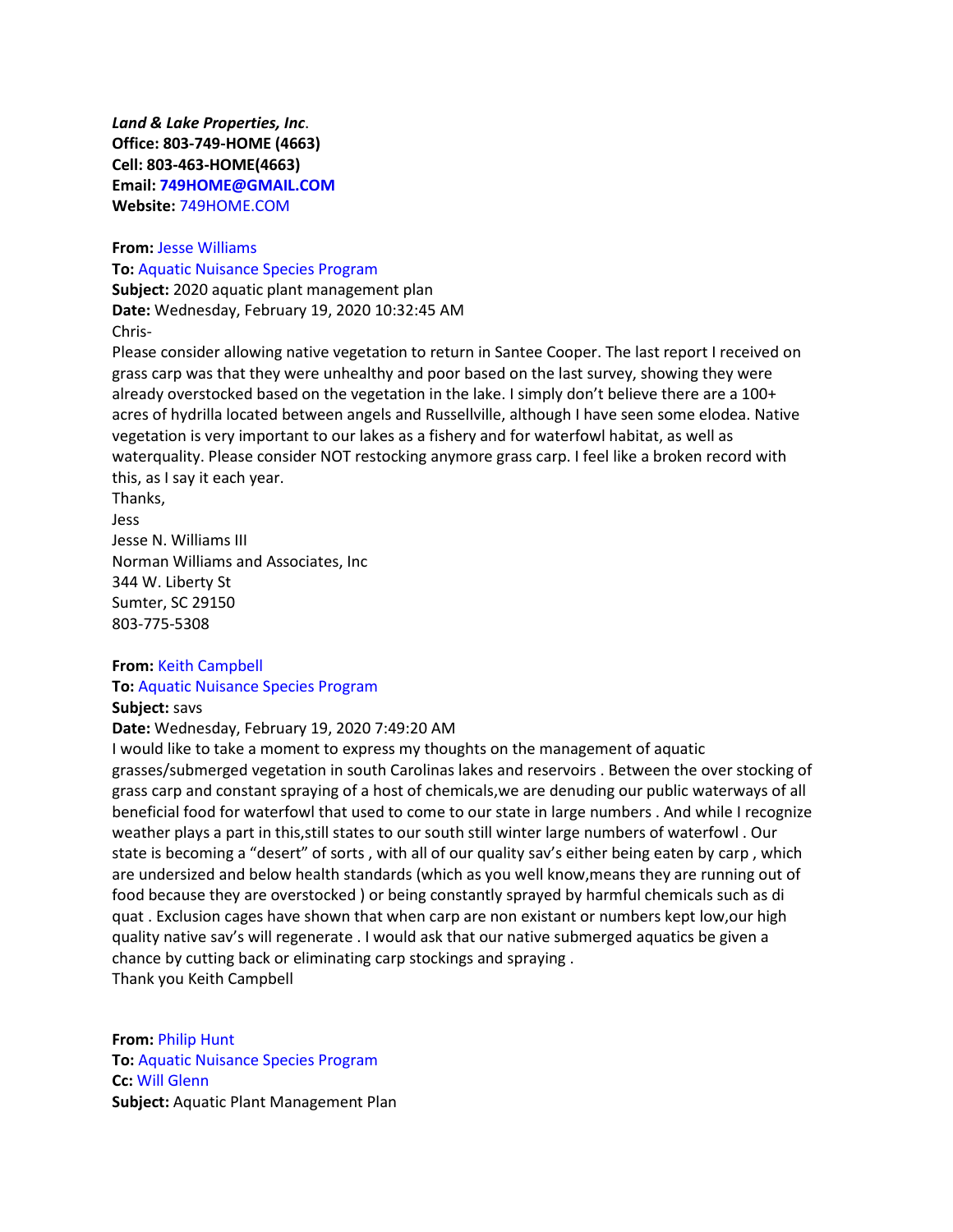### **Date:** Tuesday, February 18, 2020 11:32:51 AM

As a lifelong South Carolinian, I want to see our Natural resources flourish in our state for the enjoyment of our citizens. In the management of our lakes, I feel as if the pendulum has swung too far to recreational boating while forgetting about the fish and wildlife that bring people from across the country to experience the unique character of Santee Cooper Country. Here are a list of ideas that I think should be considered.

1. All carp captured have shown as below the standard for health , set as an indices of 1. In other words they are over stocking them and the fish are starving.

2. Carp exclusion cages are showing that highly desired native submerged aquatic vegetation can and will regenerate when carp numbers are kept low.

3. FERC permits require 10 % in aquatic vegetation , herbaceous is NOT aquatic and therefore Cypress and Gum trees should not be included in the 10%. To include as such is fraudulent as to permit renewal and requirements.

4. Where spraying is required - DI Quat is non selective and moderately to highly toxic to many species from humans to inverts and ducks. Procella is selective and virtually non toxic per the ratings. Push for a switch over, just a far safer chem in general especially as to toxicity.

Thank you, Philip Hunt 206 River Way Drive Greer, SC 29651

**To:** Aquatic Nuisance Species Program

**Subject:** Draft Aquatic Plant Management Plan **Date:** Thursday, February 13, 2020 9:11:59 PM To the Aquatic Plant Management Council,

I am the founder of the Carolina Wildlife Syndicate of which currently has 6,700 members and growing.

We offer that you decrease your carp stockings by half and use only selective lesser than moderate toxic rated herbicides only where necessary and only upon non useful invasive species.

Furthermore, we request a copy of your most recent triploid carp health indices research and findings.

-- Respectfully, David Strickland President Lowcountry Wildlife Management Knowing Wildlife Beyond Science 843-345-4840 LowcountryWildlifeManagement@gmail.com

**From:** cmccrary netsourcek12.com **To:** Aquatic Nuisance Species Program **Subject:** APMC Draft Plan **Date:** Thursday, February 13, 2020 5:58:06 PM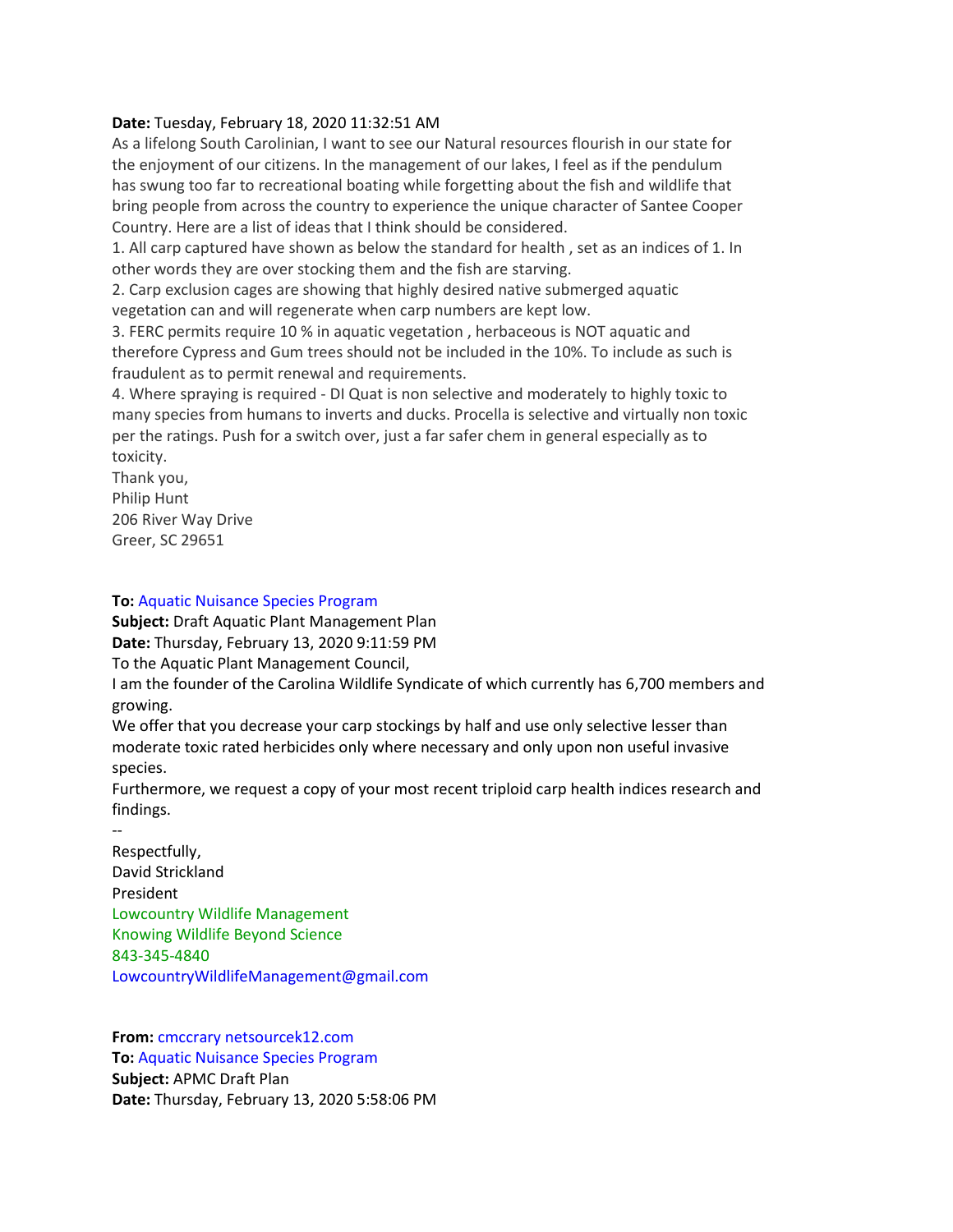Take into account that the grass carp are eating juvenile vallisneria plants faster than they can sprout.

How are native plants supposed to grow when non-native, non-selective fish are annually stocked, and prohibit plants from reaching maturity?

Also, Santee Cooper WMA, Hatchery WMA, and Potato Creek Hatchery Waterfowl Area would benefit the most if DNR could just forget how to get to these places for about 7-10 years. I can assure you if that were to happen, they would once again become the top producing Category 2 WMAs in the state.

best regards,

Clark

## **From:** M Green

## **To:** Aquatic Nuisance Species Program

**Subject:** Submerged Aquatic Vegetation is not all bad

**Date:** Thursday, February 13, 2020 5:48:07 PM

I am writing as a lifelong resident of SC, hunter and fisherman who also owns a family pleasure boat. Recent years have seen a noticeable decline in waterfowl and fish stocks in our lakes. The main reason for this decline in my opinion is the ongoing war on aquatic vegetation being waged by DNR and more specifically by this group. All aquatic vegetation is not bad. Submerged Aquatic vegetation is important to fish, waterfowl, and water quality.

Continued stocking of grass carp is causing the bottom of our lakes to look like deserts. Areas that were formerly covered in beneficial SAV are now barren sand or clay with nothing but algae and clams surviving.

Fish and waterfowl need SAV- and they need the SAV your grass carp are feeding on.

Today we are faced with Crested Floating heart, Water Hyacinths, and now even giant salvania. These invasive species are thriving because they have no competition from native SAV. Why? Your carp have eaten it all.

Cormorants are thriving, decimating our fish populations, and killing cypress trees. They are thriving because there is no vegetation for young fish to hide in. Try hiding from a predator in the open desert- it is almost impossible.

Waterfowl that used to flock to our lakes by the thousands are staying on private waters where SAV and other foods exist. Just recently a private landowner group near me released too many grass carp in what was once a beautiful clear pond full of fish and waterfowl. It is now a muddy, barren dead pond, much like Lakes Marion and Moultrie.

I understand pleasure boaters not wanting SAV all over the lakes, but to completely strip our lakes of all but trees and non carp attractive invasives is just plain wrong. It is my understanding there is to be at least 10% of the lake area in SAV, but other than the above listed invasives, I challenge anyone to find any SAV growing where grass carp can reach. Trees and sawgrass are not SAV.

A specific example would be the Hatchery WMA on Lake Moultrie, which in the past was a wonderful spawning ground for many species of fish, on which grew acres and acres of vegetation where waterfowl thrived. Today it is an empty, muddy stump field, with nothing of value to any desirable species. Nobody water skis, or jet skis in areas like this, why must they be barren and lifeless? In my opinion, there should be a balance between quality SAV habitat for fish and waterfowl and a totally vegetation free ski area. Lakes Marion and Moultrie, upper Lake Murray, and other areas currently being ravaged by grass carp should be allowed to have native and beneficial SAV. With current Carp stocking levels, there is no way for any desirable SAV to grow, much less thrive. Since previous letters written in opposition to published plans have not appeared in your reports, it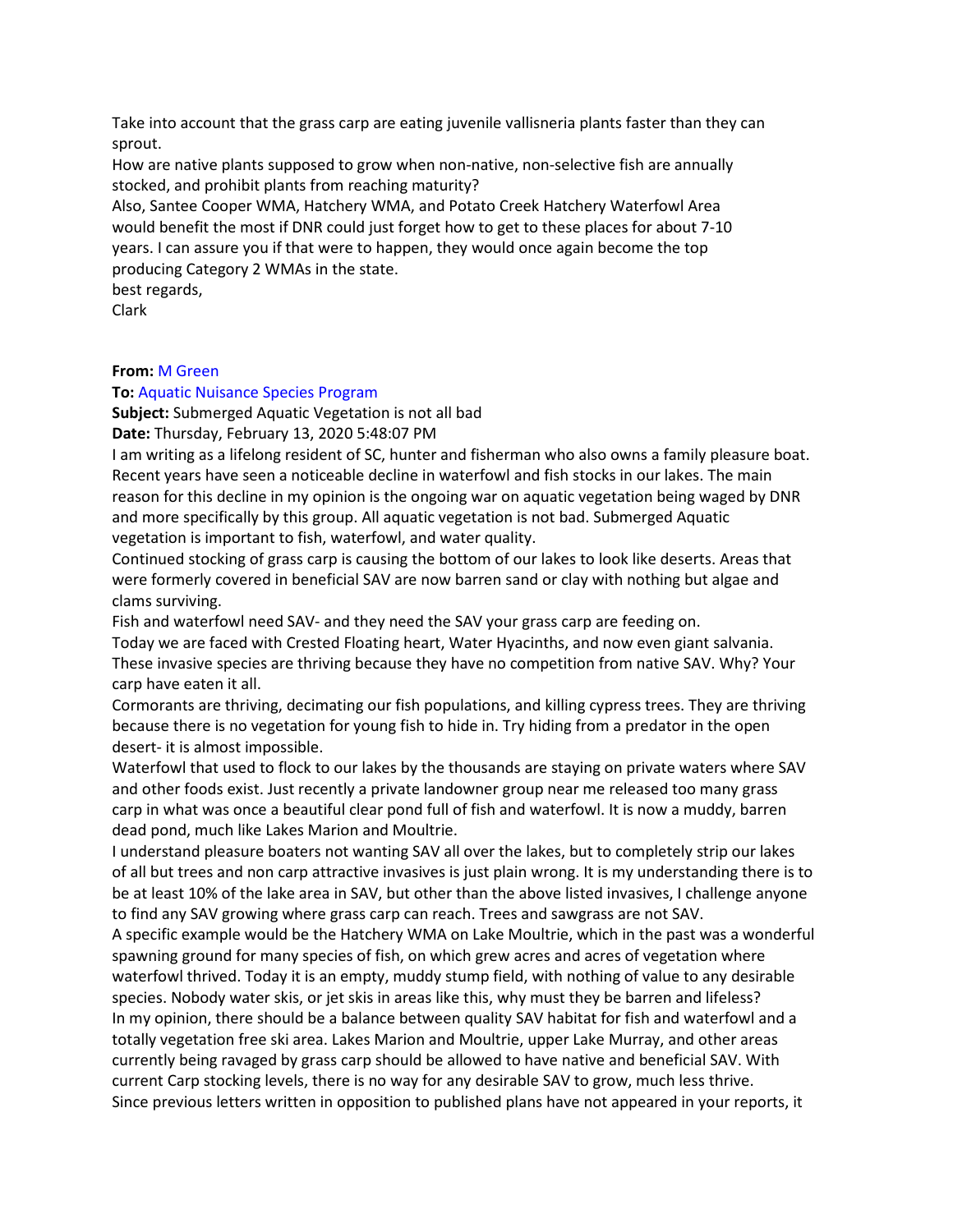will be interesting to see if once again only letters/comments which agree with or encourage the decimation of our SAV are shown.

James Green Orangeburg SC Sent from Mail for Windows 10

# **From:** Nick Hammond **To:** Aquatic Nuisance Species Program

**Subject:** Aquatic Plant Management Plan Comments

# **Date:** Friday, January 31, 2020 9:58:35 AM

- 1. All carp captured have shown as below the standard for health , set as an indices of 1. In other words they are over stocking them and the fish are starving.
- 2. Carp exclusion cages are showing that highly desired native submerged aquatic vegetation can and will regenerate when carp numbers are kept low.
- 3. FERC permits require 10 % in aquatic vegetation , herbaceous is NOT aquatic and therefore Cypress and Gum trees should not be included in the 10%. To include as such is fraudulent as to permit renewal and requirements.
- 4. Where spraying is required DI Quat is non selective and moderately to highly toxic to many species from humans to inverts and ducks. Procella is selective and virtually non toxic per the ratings. Push for a switch over, just a far safer chem in general especially as to toxicity.

-Nick Hammond

# **From:** ty bodiford

# **To:** Aquatic Nuisance Species Program

# **Subject:** Carp hurt our wildlife

**Date:** Wednesday, January 29, 2020 8:34:29 AM

As a voting and tax paying citizen, a recreational boater, a fisherman and a waterfowl enthusiast of which utilizes the Santee Cooper Lake System, do hereby strongly request that the SCDNR stop the stockings of non-native grass carp. These carp consume SAV in shallow areas that are not utilized by pleasure boaters. However, these areas are vital to our fish and waterfowl species. these carp have degraded the habitat for our Wildlife species. Stop stocking the nonnative grass carp!

# **From:** Ty Bodiford

# **To:** Aquatic Nuisance Species Program

# **Subject:** Stop stocking the carp

**Date:** Wednesday, January 29, 2020 8:33:23 AM

As a voting and tax paying citizen, a recreational boater, a fisherman and a waterfowl enthusiast of which utilizes the Santee Cooper Lake System, do hereby strongly request that the SCDNR stop the stockings of non-native grass carp. These carp consume SAV in shallow areas that are not

utilized by pleasure boaters. However, these areas are vital to our fish and waterfowl species. these carp have degraded the habitat for our Wildlife species. Stop stocking the nonnative

grass carp!

**From:** Ty Bodiford **To:** Aquatic Nuisance Species Program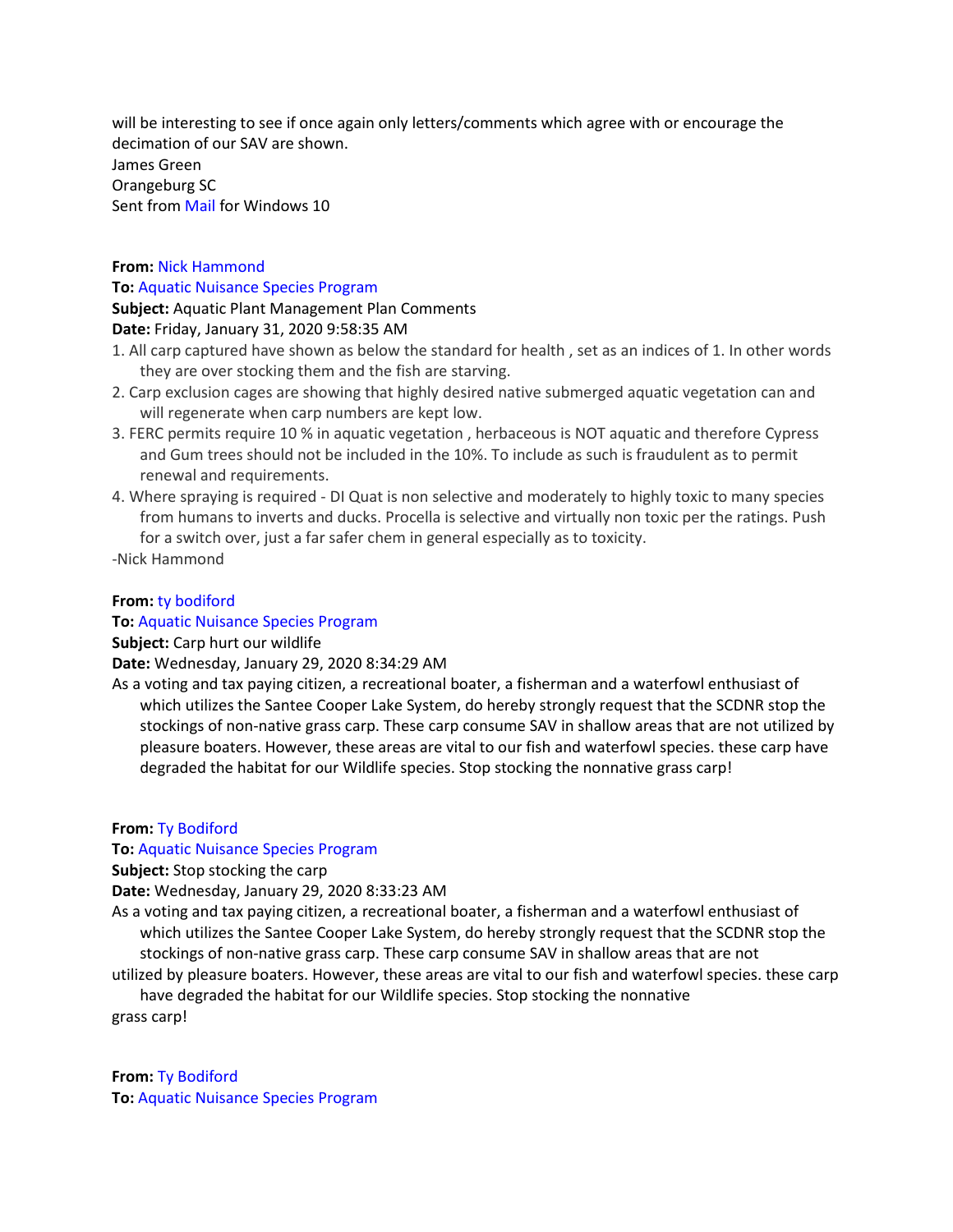#### **Subject:** Stop the carp

**Date:** Wednesday, January 29, 2020 8:29:31 AM As a voting and tax paying citizen, a recreational boater, a fisherman and a waterfowl enthusiast of which utilizes the Santee Cooper Lake System, do hereby strongly request that the SCDNR stop the stockings of non-native grass carp. These carp consume SAV in shallow areas that are not utilized by pleasure boaters. However, these areas are vital to our fish and waterfowl species. these carp have degraded the habitat for our Wildlife species. Stop stocking the non-native grass carp! Sincerely, Ty Bodiford

**From:** Dills, Conor

#### **To:** Aquatic Nuisance Species Program

**Subject:** Aquatic Plant Managment Plan **Date:** Tuesday, January 28, 2020 9:44:53 PM To whom it may concern,

- As a concerned sportsman residing in Berkeley County, SC, I would like to address some of my concerns as they pertain to the Aquatic Plant Management Plan. My concerns of these issues mostly pertain to my local bodies of water: Lake Moultrie and Lake Marion. Over the course of the past two decades we have seen a drastic change developing on the two lakes concerning loss of habitat. Many areas on these
- two lakes used to hold large numbers of fish and waterfowl have now diminished into vast underwater deserts of sand flats void of any aquatic vegetation and consequently wildlife. While these areas may be enjoyable to some, most are not. I have seen the emerging efforts this past year to try and revitalize certain areas with test plots for eelgrass. While I appreciate the effort and acknowledge the direction it is hopefully headed, I do believe we can do more and should do more. Ramp up these studies, programs, and introduce more non invasive aquatic vegetation back into our lakes. By continuing to add instead of take away from our environment we will see wonderful results in the way of cleaner water and provide habitat for both fish and waterfowl. I think there should be a better balance of vegetated areas and non vegetated areas. High traffic areas could continue to be treated for invasive plants and kept a little less "native" if you will, while backwater areas should be returned to the thriving wetlands they once were. This would benefit all sportsman of South Carolina and still allow plenty of area for the "pleasure" boaters.
- I firmly believe that the stocking of carp into the lakes of South Carolina should be discontinued or at least scaled down. These fish appear to be way over populated as it is and lack many areas to even consume the "invasive" aquatic vegetation. It would also appear that the hydrilla is completely under control, so why continue to allow the stocking of these fish? The effect these fish are having on aquatic environments is devastating.
- My last concern would be to limit the amount of harsh chemicals used in controlling aquatic vegetation on the lakes. This can effect numerous amounts of wildlife and isn't completely necessary. There are many alternatives to these harsh chemicals and I believe should be researched further.
- I understand fully that Lake Moultrie and Lake Marion were created for the sole purpose of generating power via hydroelectric turbines. These units provide a low cost and reliable form of power, however aquatic vegetation hasn't rendered them useless in the past. I believe most would agree that the lakes have become far more than power generators to the residents and wildlife of South Carolina.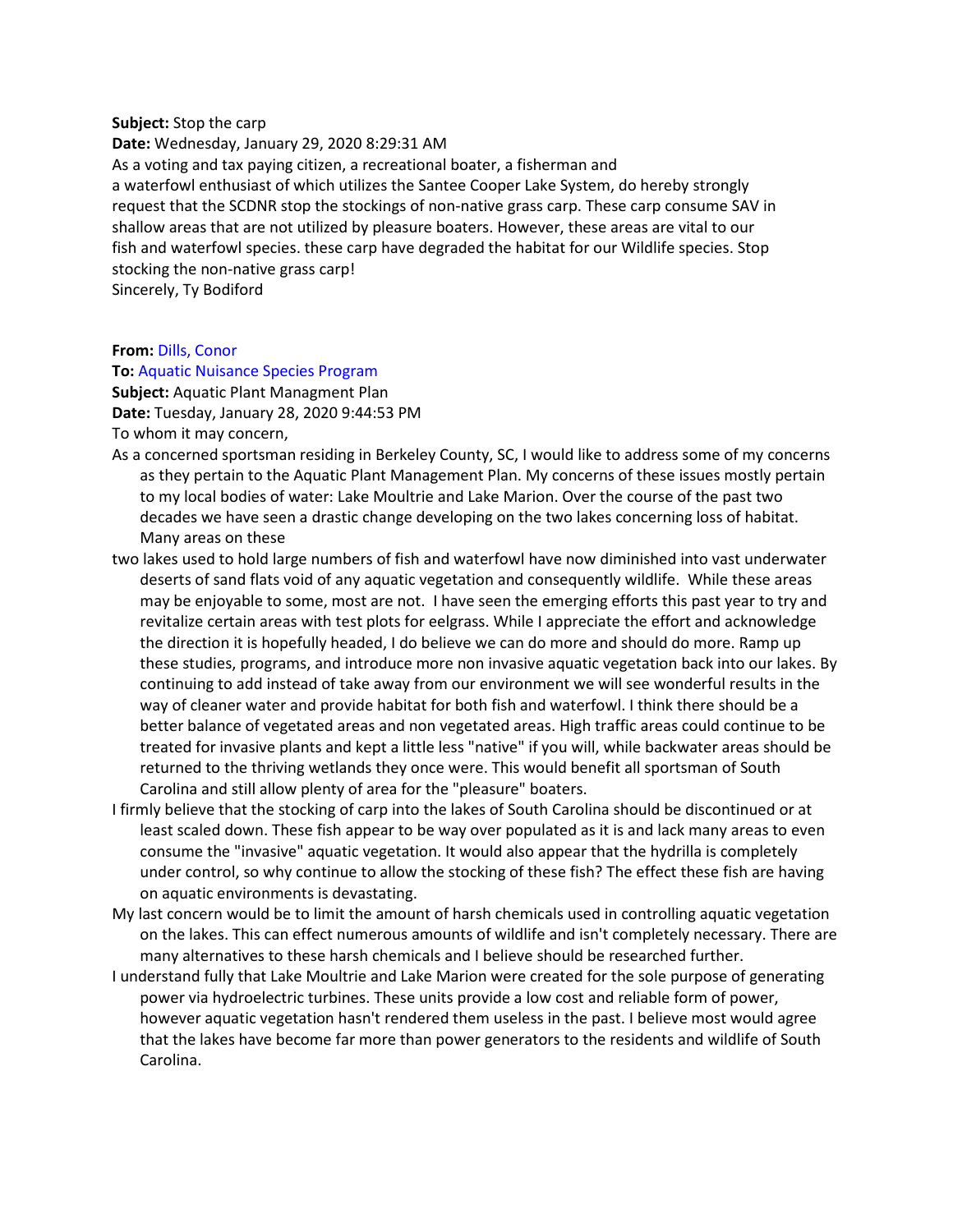In closing I would just like to reiterate how wonderful it would be to restore these two bodies of water into a diverse environment, friendly to both wildlife and people. I'm hopeful that in the near future we can accomplish this by working together and taking steps in the right direction. Sincerely,

Conor Dills

## **From:** Jimmy DiTraglia

#### **To:** Aquatic Nuisance Species Program

**Subject:** Aquatic Nuisance Species Comments **Date:** Tuesday, January 28, 2020 1:05:36 PM

I am writing to voice my opinion on the removal of aquatic species in our lakes, especially in the upstate, and how I feel it is having negative effects. Those effects include diminishing what could be great migratory waterfowl habitat, introducing harsh chemicals into our water supply, and negative effects on all animal and fish species that benefit from aquatic vegetation. The eradication of these non-native aquatic plants is killing all of the natural vegetation in our lakes. Aquatic vegetation serves as food for migrating waterfowl, especially diving ducks, and serves as shelter for many fish species.

Since I am new to the state, I cannot speak much to the history of the removal and how things once were. However, I've spoken to many lifetime residents who strongly feel the influence to remove all this vegetation is much more sourced from lakeside home owners and pleasure boaters than from science. Both groups want to see the lakes "clean" but in all reality spraying these chemicals to kill naturally growing vegetation is anything but clean. It's disgusting and cannot be having positive effects on our overall environment.

Instead of letting lakeside HOA's pressure you into doing this, please listen to the hunters and anglers who want this stopped. Please consider science over pressure. Our money through licenses, ammo, guns, fishing gear, etc. provides a lot more for conservation efforts and your salary than someone with a nice pontoon boat does. We should have more of a voice and we are united in feeling the way we do about aquatic vegetation.

1] Stop stocking grass carp. Desired native submerged vegetation will regenerate if carp numbers are kept to a minimum. The carp have destroyed all the native vegetation already, no need to stock more. Captured carp have shown to be in poor health, due to starving. They've already decimated all the vegetation and have nothing to eat. There is simply no reason to continue stocking them.

2] Spraying, in my opinion, is reckless and I would rather see mechanical harvesting to remove ONLY non-native vegetation. However, if spraying is going to continue, I would like to see serious consideration of a less toxic chemical such as Procella. That is also a selective herbicide that will not wipe out everything it encounters. Please move towards a less toxic, hopefully non-toxic chemical that will not be harmful to fish, humans, and inverts and will also only target actual invasive species of vegetation.

3] FERC permits require 10% aquatic vegetation retained. Herbaceous is not aquatic so including cypress and gum trees should not be happening. We would like to see the percentage increased to promote habitat for wildlife vs appeasing pleasure boaters. --

Regards, Jimmy DiTraglia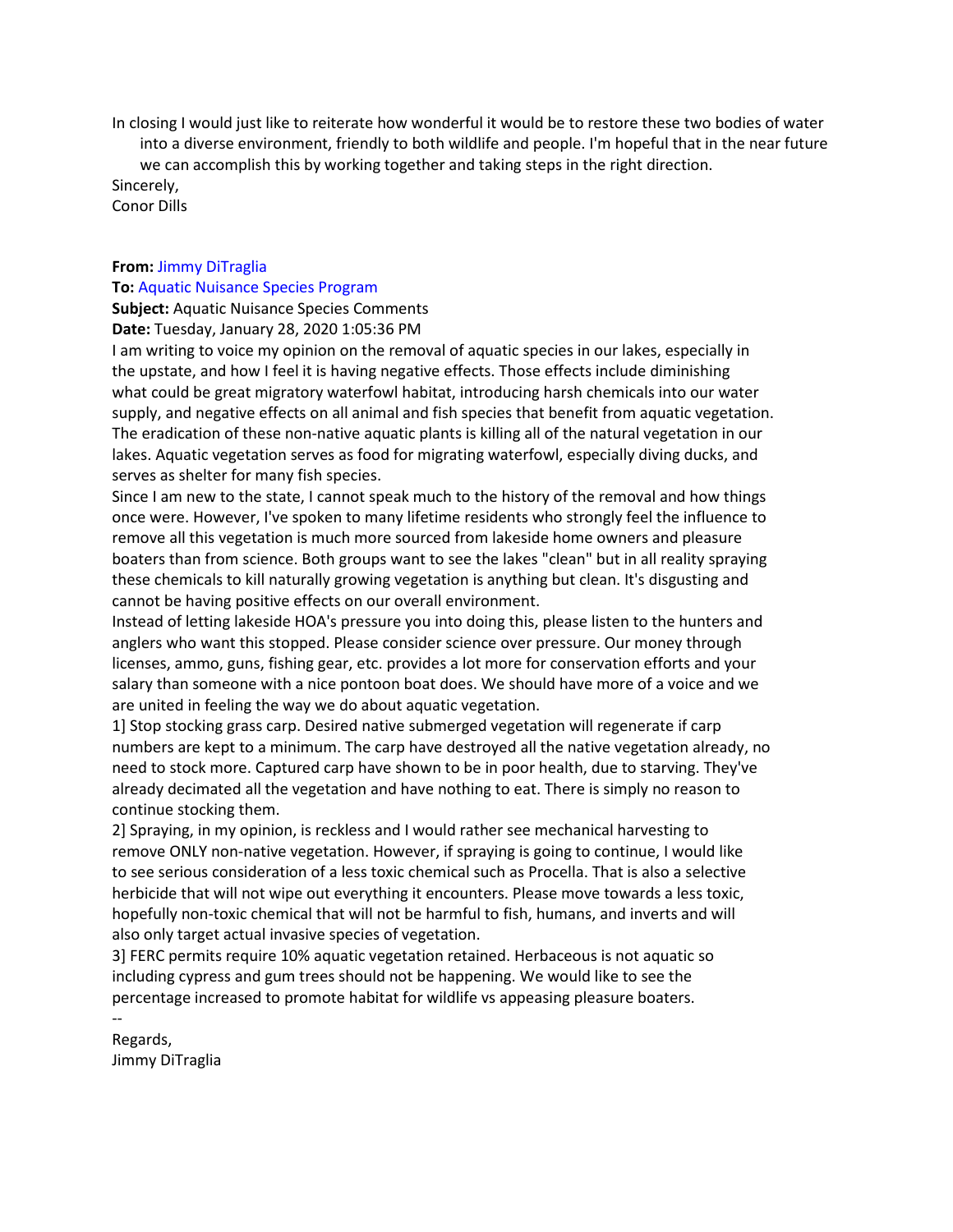#### **From:** Jesse Williams

#### **To:** Aquatic Nuisance Species Program

**Subject:** 2020 aquatic management plan

**Date:** Monday, January 27, 2020 3:31:04 PM

### **Hello- After reading the 2020 draft for LAKE MARION AND**

### **MOULTRIE, I have a few comments. Please consider:**

1. Please NO CARP. All carp captured have shown as below the standard for health , set as an indices of 1. In other words they are over stocking them and the fish are starving.

2. Carp exclusion cages are showing that highly desired native submerged aquatic vegetation can and will regenerate when carp numbers are kept low.

3. FERC permits require 10 % in aquatic vegetation , herbaceous is NOT aquatic and therefore Cypress and Gum trees should not be included in the 10%. To include as such is fraudulent as to permit renewal and requirements.

4. Where spraying is required - DI Quat is non selective and moderately to highly toxic to many species from humans to inverts and ducks. Procella is selective and virtually non toxic per the ratings. Please consider Procella when spraying.

Jesse N. Williams III

Norman Williams and Associates, Inc 344 W. Liberty St Sumter, SC 29150 803-775-5308

### **From:** Adam Deal

### **To:** Aquatic Nuisance Species Program

**Subject:** 2019-2020 Management Plan **Date:** Thursday, February 13, 2020 11:36:52 AM To whom it may concern,

I am an avid outdoorsman and spend a large amount of time on the upstate lakes and rivers. I enjoy everything from pleasure boating in the summer on Lake Greenwood to running the rivers from the Enoree, Saluda and even the Santee rivers. I am sending this email as I am opposed to some of the items in the management plan and I think somethings need to change to save our wildlife and fisheries ecosystem. Every lake, river or stream is affected by the treatment of the aquatic plants and I have noticed several native species listed on the management plan. I strongly oppose the spraying or killing of any native vegetation. I also strongly oppose the eradication of hydrilla and would like to see a more management strategy to hydrilla than an eradication of the invasive plant. I fear that complete and total eradication has led to an aggressive approach and has killed large amounts of vegetation and leads to lower water quality and as most of the native SAVs are filters. I feel this strong hate for hydrilla has led to almost the complete eradication of native species in some areas. I applaud the late efforts to use common sense regulation and bring back some science to the treatment but I urge the council to "manage" invasive species and not eradicate.

#### --

Adam Deal ATC, SCATA adeal@greenwood52.org Cell- (864) 992-8594 640 South Cambridge Street Ninety Six, SC 29666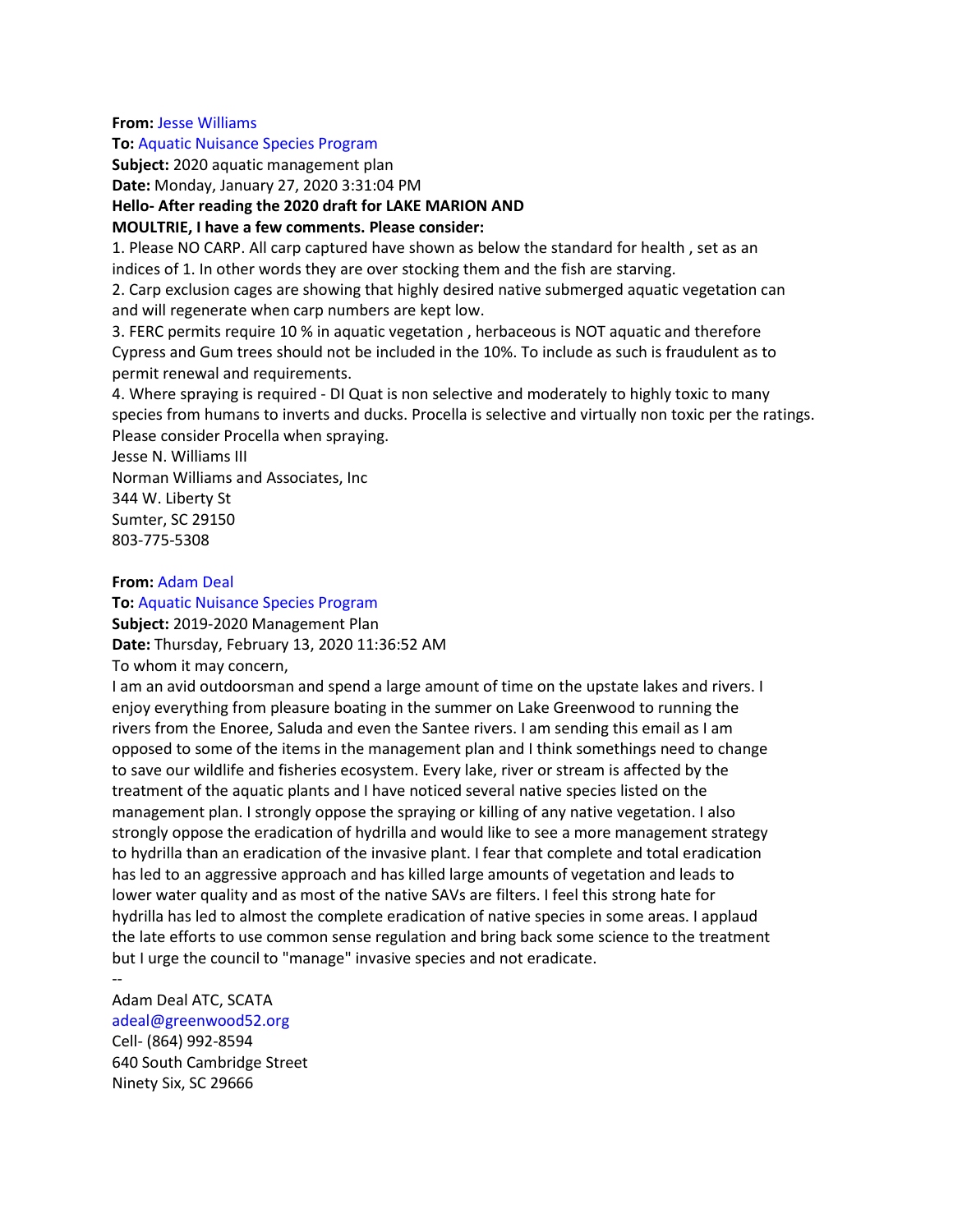### **From:** Adam Deal

## **To:** Aquatic Nuisance Species Program

**Subject:** Management Plan

**Date:** Monday, January 27, 2020 2:03:22 PM

- 1. All carp captured have shown as below the standard for health , set as an indices of 1. In other words they are over stocking them and the fish are starving.
- 2. Carp exclusion cages are showing that highly desired native submerged aquatic vegetation can and will regenerate when carp numbers are kept low.
- 3. FERC permits require 10 % in aquatic vegetation , herbaceous is NOT aquatic and therefore Cypress and Gum trees should not be included in the 10%. To include as such is fraudulent as to permit renewal and requirements.
- 4. Where spraying is required DI Quat is non selective and moderately to highly toxic to many species from humans to inverts and ducks. Procella is selective and virtually non toxic per the ratings. Push for a switch over, just a far safer chem in general especially as to toxicity. I would also like to add that many areas have less and less native vegetation and no existing stands of hydrilla. Yet grass carp are stocked each year and the health of the carp population is down below a 1Places like Lake Greenwood which is basically void of native vegetation finally had some coming back with VAL and yet it was treated. This should not be the case. Our lakes and rivers need vegetation for the health of the ecosystem as well as for better water quality. Let natives thrive and be more selective when treating.

## **From:** Adam Deal

# **To:** Aquatic Nuisance Species Program

**Subject:** Management Plan

# **Date:** Monday, January 27, 2020 2:02:23 PM

1. All carp captured have shown as below the standard for health , set as an indices of 1. In other words they are over stocking them and the fish are starving.

2. Carp exclusion cages are showing that highly desired native submerged aquatic vegetation can and will regenerate when carp numbers are kept low.

3. FERC permits require 10 % in aquatic vegetation , herbaceous is NOT aquatic and therefore Cypress and Gum trees should not be included in the 10%. To include as such is fraudulent as to permit renewal and requirements.

4. Where spraying is required - DI Quat is non selective and moderately to highly toxic to many species from humans to inverts and ducks. Procella is selective and virtually non toxic per the ratings. Push for a switch over, just a far safer chem in general especially as to toxicity.

I would also like to add that many areas have less and less native vegetation and no existing stands of hydrilla. Yet grass carp are stocked each year and the health of the carp population is down below a 1Places like Lake Greenwood which is basically void of native vegetation finally had some coming back with VAL and yet it was treated. This should not be the case. Our lakes and rivers need vegetation for the health of the ecosystem as well as for better water quality. Let natives thrive and be more selective when treating. --

Adam Deal ATC, SCATA adeal@greenwood52.org Cell- (864) 992-8594 640 South Cambridge Street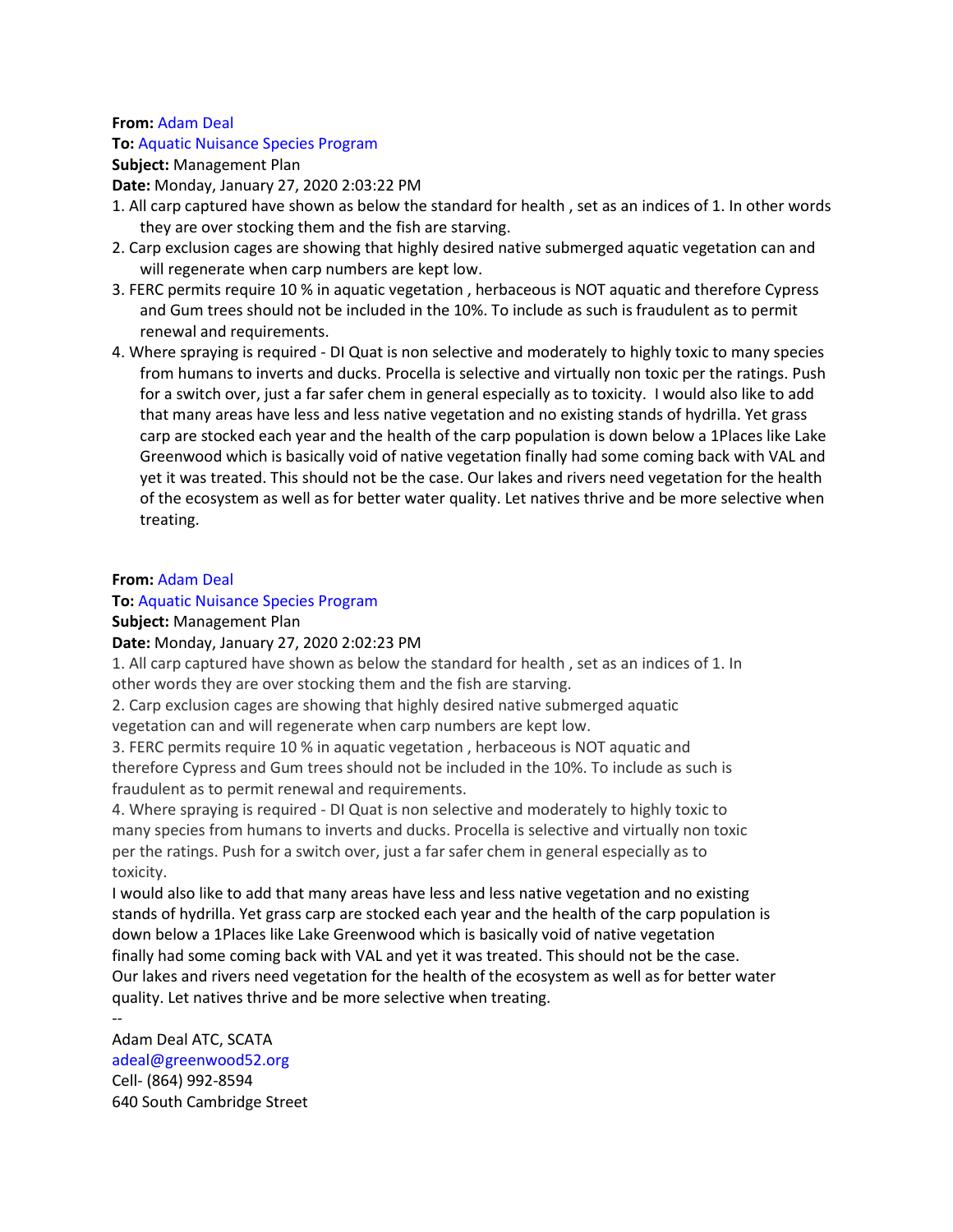### **From:** Ken Clayton

### **To:** Aquatic Nuisance Species Program

**Subject:** Comment on 2020 Aquatic Plant Management Plan: Alligatorweed in Lake Wylie **Date:** Saturday, January 25, 2020 1:42:03 PM

#### Hello,

My name is Ken Clayton, and I live on Lake Wylie on the North Carolina side. We do have a problem with Alligatorweed in Lake Wylie. I would ask that you put this on your list for Lake Wylie. As you know it is a very prolific species, and left unabated, will only increase in severity. I first noticed it the last of June, 2019. While crossing the Buster Boy bridge (Hwy 49) across Lake Wylie I saw what appeared to be small island where there had been no island previously. This turned out to be a rather large clump of Alligatorweed floating down the river. Three days later a clump of Alligatorweed appeared at my dock. I am including a picture.

I believe that the local source of this infestation is what is known as the South Folk River, which enters Lake Wylie approximately 1 mile north of the Buster Boy Bridge. Certainly this is in North Carolina, and is having a negative effect to downstream South Carolina waters. It makes sense to me that South Carolina, along with taking steps to control the existing infestation of Alligatorweed in Lake Wylie South Carolina Waters, should contact the North Carolina Aquatic weed Control Program and Duke Energy regarding Alligator Weed in Lake Wylie. As you seem to already know, they currently have a program for Hydrilla (Grass Carp) in Lake Wylie, but nothing for Alligatorweed. If I can provide any additional information, please do not hesitate to contact me. Also, if you know of a contact in the North Carolina Organization that I could contact I would greatly appreciate that information.

Regards, Ken Clayton 15005 Waymart Lane Charlotte, NC 28278 704-466-9272 kenclayton@bellsouth.com

### **From:** Gerald Rumierz

#### **To:** Aquatic Nuisance Species Program

**Subject:** SCDNR Invasive Aquatic Species program **Date:** Saturday, January 25, 2020 10:58:12 AM Deer Mr. Page,

I am Gerald Rumierz and I live in Tega Cay, SC on lake Wylie. I have been recreating on the lake since coming to the Carolinas in 1974. I currently volunteer with the Catawba Riverkeepers foundation where I assist in maintaining the boats and participate in water quality activities. I am on the lake at least once per week throughout the year. I read the draft of your 2020 Aquatic Plant Management Plan and my overall impression is that your are focused mainly on the waterways way south of NC/SC state line. I would like to have the plan address more aggressively address Lake Wylie and the other lakes along the NC/SC boarder. Lake Wylie is specifically at risk as any NC program results or lack of results immediately impacts the SC area of the lake. I would welcome any information about collaboration between NC and SC on shared water systems.

Specifically I am interested in more information on the infestation of Alligator weed in Lake Wylie. In 2019 we experienced two flooding events which broke loose large amounts of the weed from NC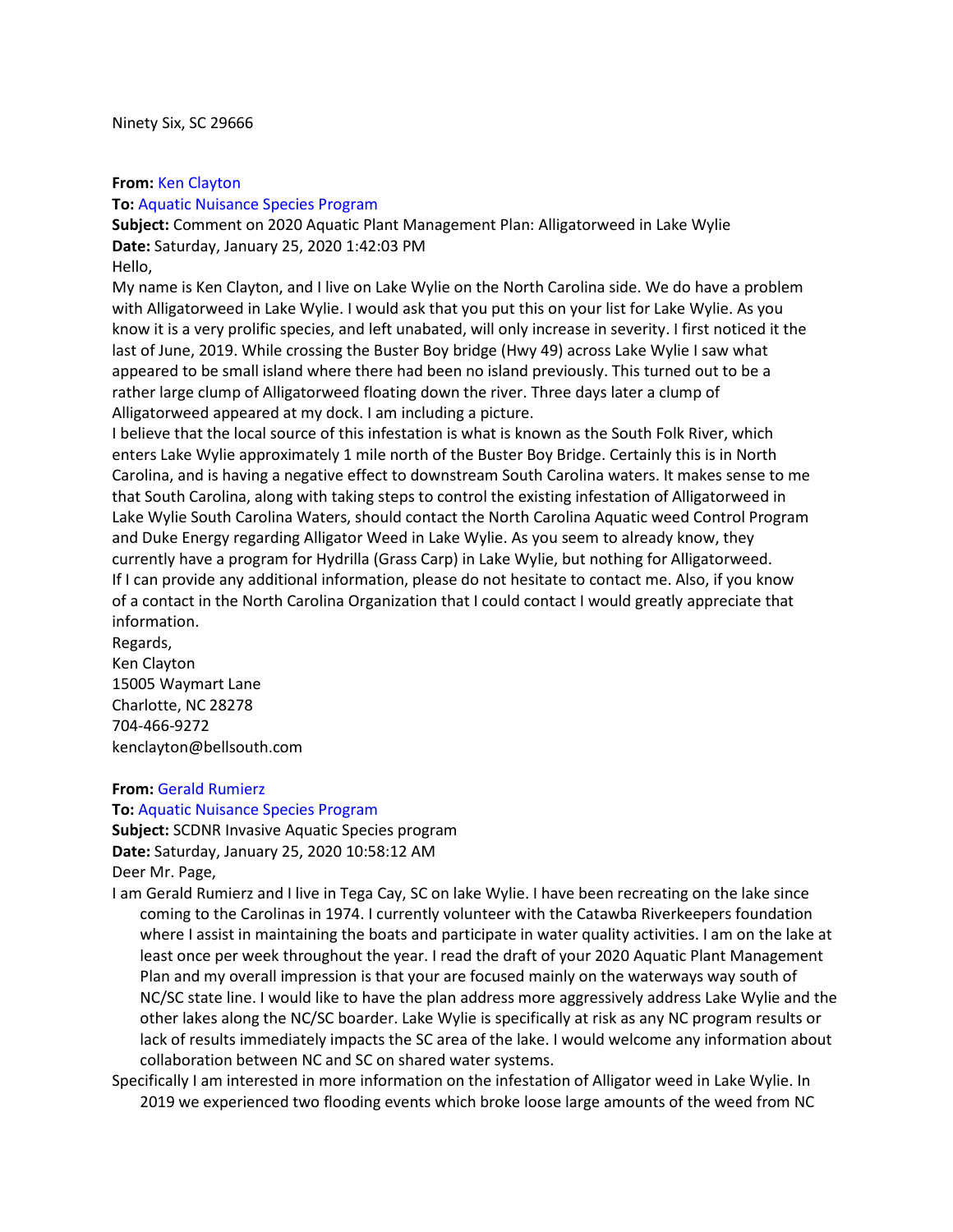and deposited it all along SC. I had many associates call me for guidance on how to handle a large section of the material lodged at their docks or on their waterfront. You describe recommendations on how to control it but removal is also a big issue and some guidance on this subject would be appreciated.

Thank you, Gerry Rumierz 704-906-4926 cell

### **Support:**

**To:** Aquatic Nuisance Species Program **Subject:** Support for the 2020 Aquatic Plant Management Plan **Date:** Thursday, February 13, 2020 12:04:05 PM I am writing to express my full support for the implementation of the 2020 Aquatic Plant Management Plan as proposed. I am a resident of Clarendon County that lives on and enjoys the recreational activities provided by the Santee Lakes. Thank you for your consideration. E. V. Gleaton, Jr. 1043 Autumn Lane Summerton, SC 29148

# **From:** Debra Gleaton

**To:** Aquatic Nuisance Species Program

**Subject:** Aquatic Plant Management

**Date:** Thursday, February 13, 2020 10:21:03 AM

As a home owner on Lake Marion I would like to express my support for the 2020 plan to control aquatic nuisance and invasive plants. I remember well when hydrilla took over Lake Marion and I don't ever want to see that happen again. From what I understand Giant Salvinia and Crested Floating Heart have the same potential. I fully support your 2020 Plan.

Debra Gleaton Summerton, SC

**Response:**

There are several misconceptions that are included in most comments.

**1) The triploid carp in the Santee Cooper System are overstocked, not healthy, and starving unless they have an index of 1.**

This is simply not true. The index of 1 was created about 6-7 years after the initial stockings, when there was a buffet of 40,000 acres of Hydrilla, which skews the index higher than it probably should be. Studies are currently being done to determine the accuracy of this index. We are trying to keep several age classes of carp in the system to control the current acreage of Hydrilla and ensure it does not get back to a point where large stockings are required to get it back under control. It is this kind